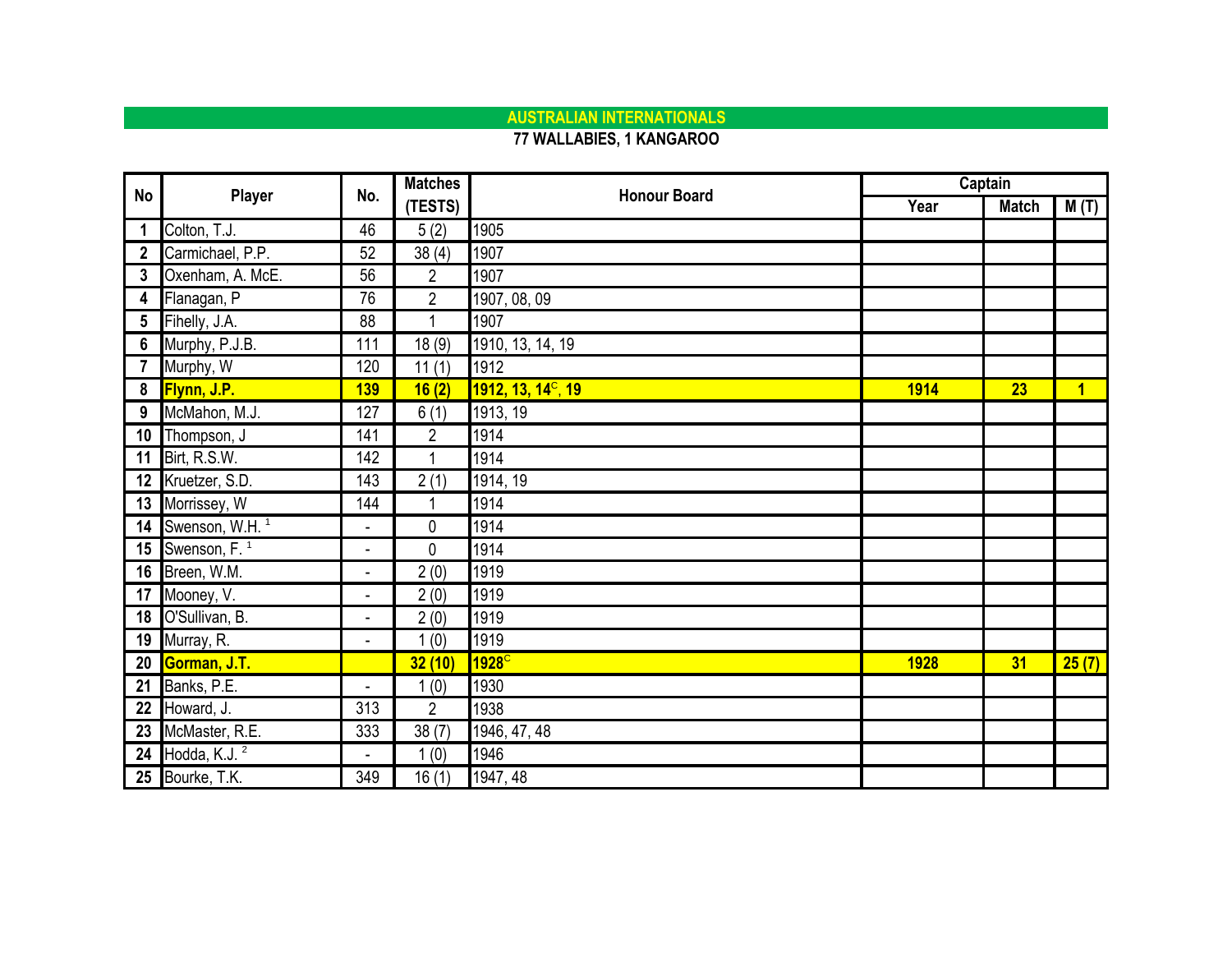| No |                                | No.                      | <b>Matches</b> | <b>Honour Board</b>                        |             | Captain      |                |
|----|--------------------------------|--------------------------|----------------|--------------------------------------------|-------------|--------------|----------------|
|    | Player                         |                          | (TESTS)        |                                            | Year        | <b>Match</b> | M(T)           |
|    | 26 Harvey, P.B.                | 362                      | $\overline{2}$ | 1949                                       |             |              |                |
| 27 | Fogarty, J.R.                  | 365                      | 6(2)           | 1949                                       |             |              |                |
| 28 | Forbes, C.F.                   | 403                      | 22(6)          | 1952, 53, 54, 56                           |             |              |                |
|    | 29 Sweeney, T.L.               | 400                      | 14(1)          | 1953                                       |             |              |                |
| 30 | Connor, D.M.                   | 429                      | 40 (12)        | $1957, 58^{\circ}, 59$                     | <b>1958</b> | <b>131</b>   | $\overline{2}$ |
| 31 | Ryan, K.J.                     | 432                      | 30(5)          | 1957, 58                                   |             |              |                |
|    | 32 Roberts, H.F.               | 464                      | 10(4)          | 1958, 61                                   |             |              |                |
| 33 | Forbes, L.J. <sup>2</sup>      | $\blacksquare$           | 4(0)           | 1958                                       |             |              |                |
| 34 | Knapp, P.L. <sup>1</sup>       |                          | 0              | 1961                                       |             |              |                |
|    | 35 O'Neill, D.J.               | 493                      | 20(2)          | 1962, 63, 64                               |             |              |                |
|    | 36 Honan, R.E.                 | 492                      | 6(2)           | 1964                                       |             |              |                |
| 37 | Purcell, M.P.                  | 500                      | 21(3)          | 1966, 67                                   |             |              |                |
| 38 | Honan, B.D.                    | 519                      | 23(9)          | 1967, 68, 69                               |             |              |                |
| 39 | Reilly, N.P.                   | 515                      | 27(10)         | 1968, 69                                   |             |              |                |
| 40 | Pope, A.M.                     | 521                      | 2(1)           | 1968                                       |             |              |                |
| 41 | Barry, M.J.                    | 542                      | 15(1)          | 1968, 69, 71                               |             |              |                |
|    | 42 Sullivan, S.S. <sup>2</sup> |                          | 11(0)          | 1968, 69                                   |             |              |                |
|    | 43 Kelleher, R.J.              | 531                      | 11(2)          | 1968, 69                                   |             |              |                |
|    | 44   L'Estrange, R.D.          | 547                      | 44(16)         | 1968, 71, 72, 73, 74, 75 <sup>c</sup> , 76 | 1975        |              | 2(0)           |
|    | 45 Moore, P.D. $2$             | $\blacksquare$           | 11(0)          | 1969                                       |             |              |                |
|    | 46 McLean, J.J.                | 541                      | 32(13)         | 1971, 72, 73, 74                           |             |              |                |
| 47 | Dunworth, D.A.                 | 545                      | 14(5)          | 1971, 72, 73, 75, 76                       |             |              |                |
|    | 48 Flynn, B.M. <sup>2</sup>    | $\overline{\phantom{a}}$ | 4(0)           | 1971                                       |             |              |                |
|    | 49 Freney, M.E.                | 553                      | 14(6)          | 1972, 73                                   |             |              |                |
|    | 50 Cocks, M.R.                 | 549                      | 29(10)         | $1973^{\circ}$ , 75                        | 1973        |              | 1(0)           |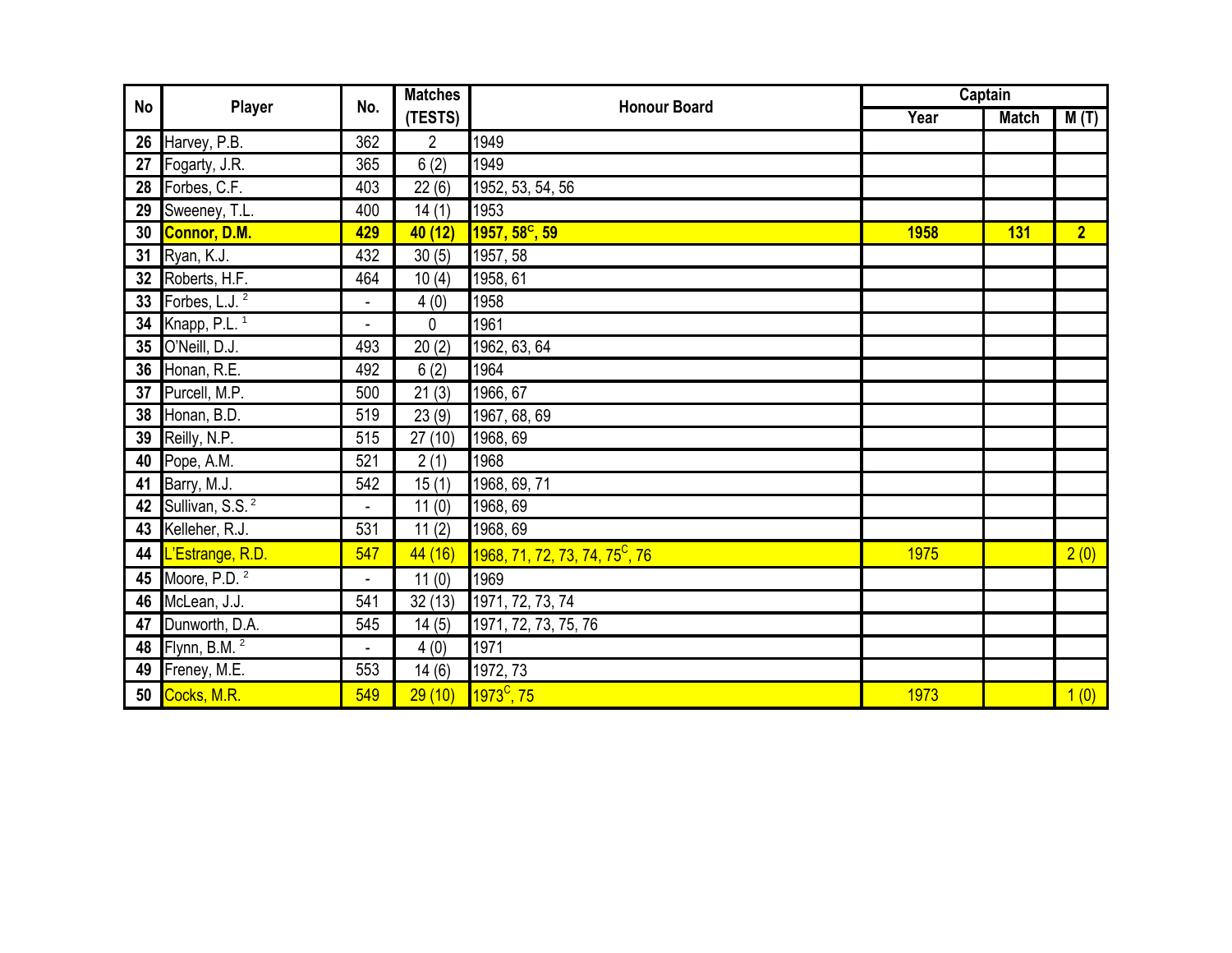|    |                                |                          | <b>Matches</b>       |                                                                                                                                                            |             | Captain      |                |
|----|--------------------------------|--------------------------|----------------------|------------------------------------------------------------------------------------------------------------------------------------------------------------|-------------|--------------|----------------|
| No | Player                         | No.                      | (TESTS)              | <b>Honour Board</b>                                                                                                                                        | Year        | <b>Match</b> | M(T)           |
|    | 51 Shaw, A.A.                  | 565                      | 84(36)               | 1973, 75, 76, 78 <sup>c</sup> , 79 <sup>c</sup> , 80 <sup>c</sup> , 81 <sup>c</sup> , 82                                                                   | 1978        | 211          | 29(15)         |
|    | 52 McLean, P.E.                | 571                      | 70(30)               | 1974, 75, 76, 78, 79, 80 <sup>c</sup> , 81, 82                                                                                                             | <b>1980</b> | 221          | 4(1)           |
|    | 53 Moon, B.J.                  | 598                      | 67 (35)              | 1978, 79, 80, 81, 82, 83, 84, 86                                                                                                                           |             |              |                |
| 54 | Handy, C.B.                    | 600                      | 16(6)                | 1978, 79, 80                                                                                                                                               |             |              |                |
| 55 | D'Arcy, A.M.W.                 | 609                      | $\overline{26}$ (10) | 1979, 80, 81, 82                                                                                                                                           |             |              |                |
|    | 56 Hanley, R.G.                | 633                      | 24(3)                | 1982, 83, 84, 85                                                                                                                                           |             |              |                |
| 57 | Nightingale, S.N. <sup>2</sup> | $\overline{\phantom{a}}$ | 5(0)                 | 1982                                                                                                                                                       |             |              |                |
| 58 | McBain, M.I.                   | 637                      | 44 (7)               | 1983, 84, 85, 86, 87 <sup>w</sup> , 88, 89                                                                                                                 |             |              |                |
|    | <b>59</b> Grigg, P.C.          | 619                      | 61(25)               | 1985, 86, 87 <sup>W</sup>                                                                                                                                  |             |              |                |
|    | 60 Frawley, D.J.               | 655                      | 26(10)               | 1986, 87, 88                                                                                                                                               |             |              |                |
|    | 61 McCall, R.J.                | 684                      | 72(40)               | 1986, 88, 89, 90, 91 <sup>w</sup> , 92, 93, 94, 95 <sup>cw</sup>                                                                                           | 1995        | <b>330</b>   | $\overline{1}$ |
|    | 62 Maguire, D.J.               | 677                      | 12(3)                | 1989, 90                                                                                                                                                   |             |              |                |
|    | 63 Ryan, M.J. <sup>2</sup>     | $\overline{\phantom{a}}$ | 8(0)                 | 1990, 92, 93                                                                                                                                               |             |              |                |
|    | 64 Eales, J.A.                 | 694                      | 97(86)               | 1991 <sup>w</sup> , 92, 94, 95 <sup>w</sup> , 96 <sup>c</sup> , 97 <sup>c</sup> , 98 <sup>c</sup> , 99 <sup>cw</sup> , 2000 <sup>c</sup> , 01 <sup>c</sup> | <b>1996</b> | 334          | 60(55)         |
| 65 | Tabua Tamanivalu, I.S.         | 709                      | 13(10)               | 1993, 94, 95 <sup>W</sup>                                                                                                                                  |             |              |                |
|    | 66 Cannon, B.J. <sup>1,2</sup> | 768                      | 47 (42)              | 1996, 97                                                                                                                                                   |             |              |                |
|    | 67 Flatley, E.J.               | 742                      | 44 (38)              | 1997, 2000, 01, 02, 03 <sup>w</sup> , 04, 05                                                                                                               |             |              |                |
|    | 68 Panoho, G.M.                | 746                      | 21                   | 1998, 99 <sup>w</sup> , 2000, 01, 03                                                                                                                       |             |              |                |
|    | 69 Spooner, N.R.               | 751                      | $\overline{2}$       | 1999                                                                                                                                                       |             |              |                |
|    | 70 Cordingley, S.J.            | 760                      | 25                   | 2000, 06, 07 <sup>w</sup> , 08                                                                                                                             |             |              |                |
| 71 | Hardman, S.P.                  | 776                      | 4                    | 2002, 06, 07 <sup>W</sup>                                                                                                                                  |             |              |                |
| 72 | Croft, D.N.                    | 778                      | 5                    | 2002, 03 <sup>w</sup> , 04                                                                                                                                 |             |              |                |
| 73 | Shipperley, D.P.               | 862                      | 4                    | 2012                                                                                                                                                       |             |              |                |
|    | 74 McKibbin, B. $1, 2$         | $\blacksquare$           | 0                    | 2012                                                                                                                                                       |             |              |                |
|    | 75 Tupou, T.T.O.F.F.           | 917                      | 38 *                 | 2017, 18, 19 <sup>W</sup> , 20, 21                                                                                                                         |             |              |                |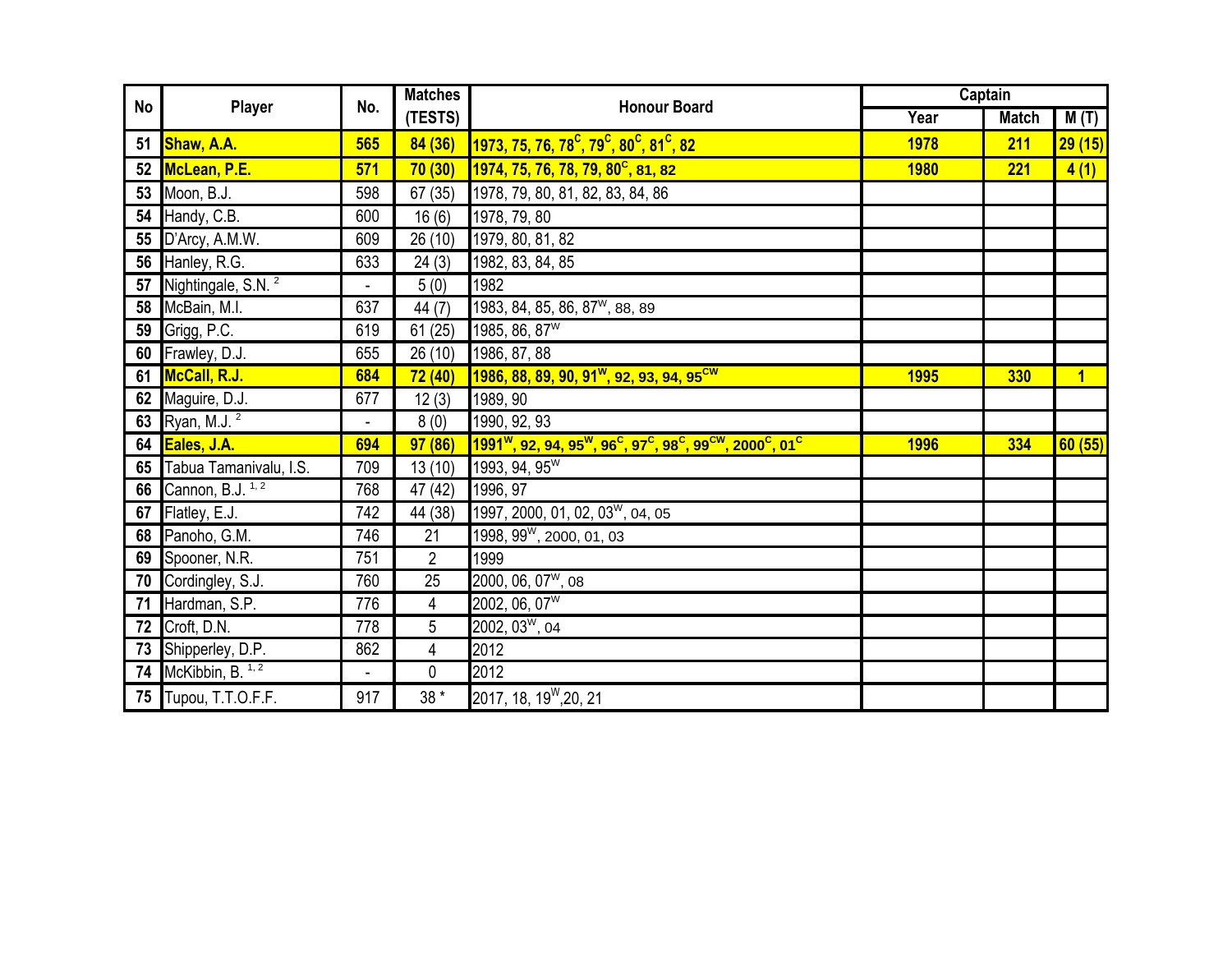| No | <b>Player</b>     | No. | <b>Matches</b> | <b>Honour Board</b>        | Captain |              |      |  |
|----|-------------------|-----|----------------|----------------------------|---------|--------------|------|--|
|    |                   |     | (TESTS)        |                            | Year    | <b>Match</b> | M(T) |  |
|    | 76 O'Connor, J.D. | 832 | $61*$          | $2019^{\text{W}}$ , 20, 21 |         |              |      |  |
| 77 | Wilson, H.C.      | 933 | $10*$          | 2020, 21                   |         |              |      |  |
|    | 78 McReight, F.A. | 937 | ′ *            | 2020, 21                   |         |              |      |  |
| 79 |                   |     |                |                            |         |              |      |  |
| 80 |                   |     |                |                            |         |              |      |  |

#### **The ARU have ruled on the criteria for a player to be known as a Wallaby or an Uncapped Wallaby:**

a) Any player that is selected in a Wallabies squad and tours overseas with the national team is considered an Uncapped Wallaby, even if for any reason he is unable to play in a match,

b) Any player who was selected to assemble with a Wallabies squad and trained with the team in the lead-up to a Test during the period of the non-replacement rule in International Rugby is considered an Uncapped Wallaby; and/or

c) Any player in the replacement rule era who has been selected in a Wallabies Test squad, is part of the 23-man game day squad, but is not called on during the course of the match is considered an Uncapped Wallaby.

#### **AUSTRALIAN 7's REPRESENTIVES**

| <b>No</b> | <b>Player</b>          | No. | <b>Tournaments</b> | <b>Honour Board</b>  | Captain |             |  |
|-----------|------------------------|-----|--------------------|----------------------|---------|-------------|--|
|           |                        |     |                    |                      | Year    | Tournaments |  |
|           | McLean, P.E.           |     |                    | 1977, 78             |         |             |  |
| 2         | Shaw, A.A.             |     |                    | 1977, 78             |         |             |  |
| 3         | Moon, B.J.             |     |                    | 1981, 82, 83, 84, 86 |         |             |  |
| 4         | Tabua Tamanivalu, I.S. |     |                    | 1993W                |         |             |  |
| 5         | Faoagali, M.R.         |     |                    | 1997                 |         |             |  |
| 6         | Croft, D.N.            |     |                    | 1999, 2000           |         |             |  |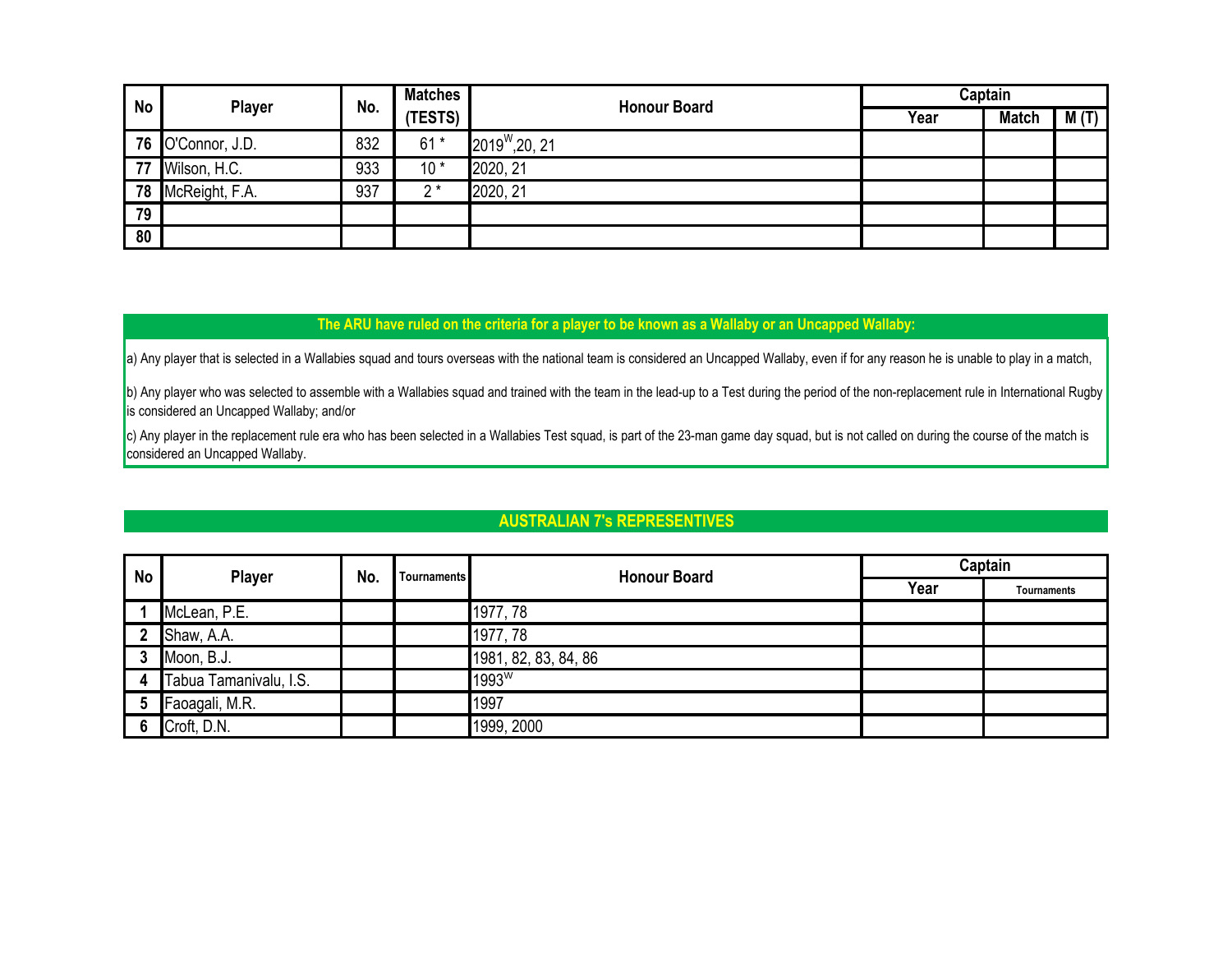| <b>No</b> | <b>Player</b>    | No. | <b>Tournaments</b> | <b>Honour Board</b>                            | Captain |             |  |
|-----------|------------------|-----|--------------------|------------------------------------------------|---------|-------------|--|
|           |                  |     |                    |                                                | Year    | Tournaments |  |
| 7         | Sauer, A.S.      |     |                    | $2004, 05^{\rm W}$ , 06, 07 <sup>C</sup> , 08  | 2007    |             |  |
| 8         | Murphy, D.C.     |     |                    | $2005, 06$ <sup>E</sup> , 08, 09 <sup>CW</sup> | 2009    |             |  |
| 9         | Shipperley, D.P. |     |                    | 2009, 10                                       |         |             |  |
| 10        | Skelton, J.S.    |     |                    | 2017, 18, 19                                   |         |             |  |
| 11        |                  |     |                    |                                                |         |             |  |
| 12        |                  |     |                    |                                                |         |             |  |
| 13        |                  |     |                    |                                                |         |             |  |
| 14        |                  |     |                    |                                                |         |             |  |
| 15        |                  |     |                    |                                                |         |             |  |

## **AUSTRALIAN WOMENS INTERNATIONALS**

| <b>No</b>   |                  |     | <b>TEST</b>    | <b>Honour Board</b>                             |      | Captain      |      |
|-------------|------------------|-----|----------------|-------------------------------------------------|------|--------------|------|
|             | <b>Player</b>    | No. | Caps           |                                                 | Year | <b>Match</b> | Caps |
|             | Columbus, J.E.   |     | $\overline{2}$ | 1997                                            |      |              |      |
| $\mathbf 2$ | Hart, B.A.       |     |                | 1998 <sup>W</sup>                               |      |              |      |
| 3           | Osborne, T.L.    |     | 10             | 1998 <sup>w</sup> , 2001                        |      |              |      |
| 4           | Palaialii, P.U.  |     | 14             | 1998 <sup>W</sup>                               |      |              |      |
| 5           | Batibasaga, I.C. |     | 13             | 2006 <sup>W</sup> , 07, 08, 09, 10 <sup>W</sup> |      |              |      |
| 6           | Finch, A.J.      |     |                | 2006W                                           |      |              |      |
|             | Samoa, H.        |     | $8*$           | 2017                                            |      |              |      |
| 8           | Horomia, E.R.    |     | $7*$           | 2019                                            |      |              |      |
| 9           |                  |     |                |                                                 |      |              |      |
| 10          |                  |     |                |                                                 |      |              |      |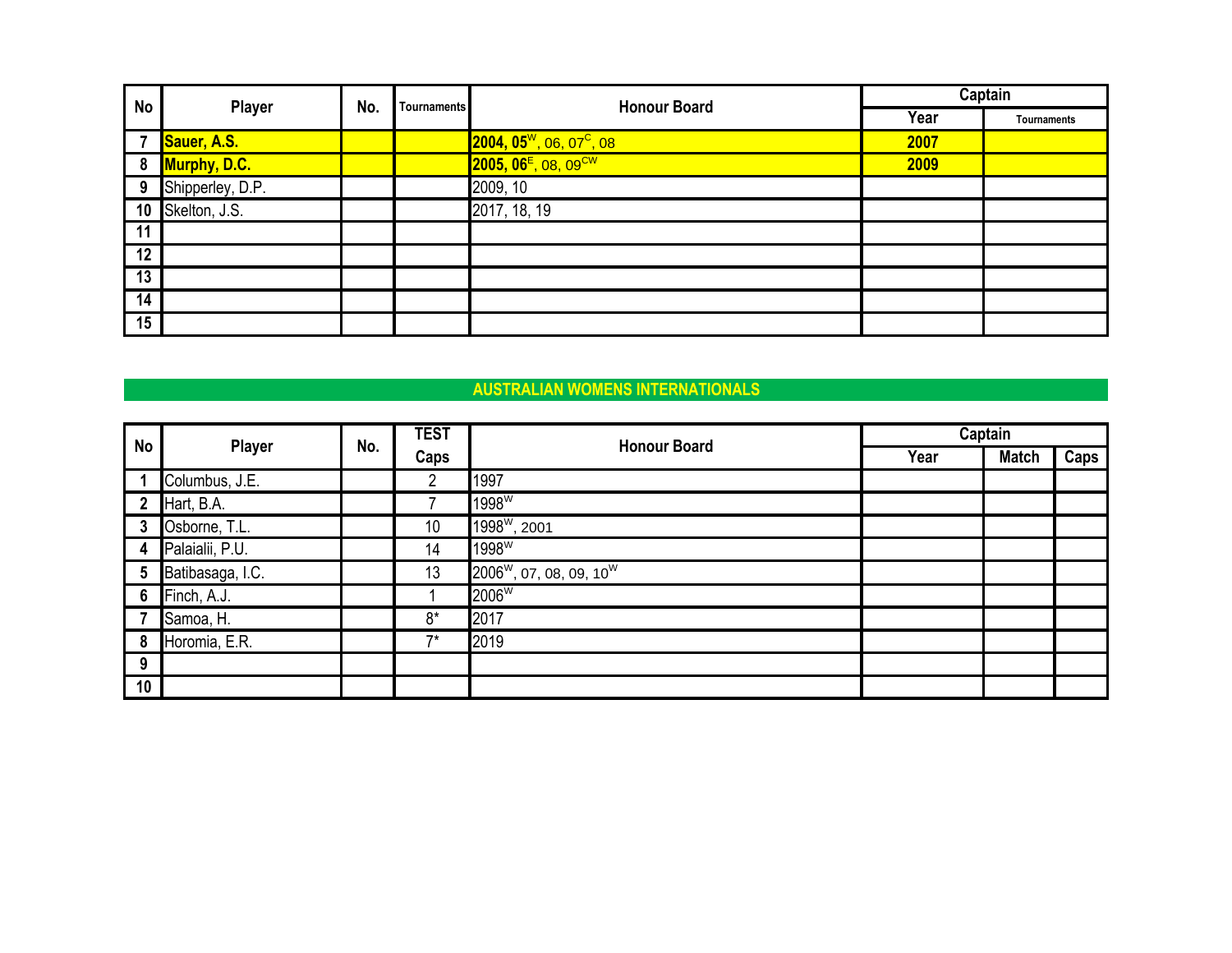## **AUSTRALIAN WOMENS 7's REPRESENTATIVES**

| <b>No</b>    | <b>Player</b>    | No.<br>Tournaments | <b>Honour Board</b>                         | Captain |             |  |
|--------------|------------------|--------------------|---------------------------------------------|---------|-------------|--|
|              |                  |                    |                                             | Year    | Tournaments |  |
|              | Batibasaga, I.C. |                    | 2008, 10                                    |         |             |  |
| $\mathbf{2}$ | Tavo, R.S.       |                    | 2008, 09 <sup>w</sup> , 10, 11 <sup>c</sup> | 2011    |             |  |
| J            |                  |                    |                                             |         |             |  |
| Д.           |                  |                    |                                             |         |             |  |
| 5            |                  |                    |                                             |         |             |  |

# **INTERNATIONALS (OTHER NATIONS – Tier 1 & Tier 2)**

| <b>No</b>    | Player                 | No. | <b>Matches</b> | <b>Honour Board</b>                               | <b>Test Captain</b> |              |      |
|--------------|------------------------|-----|----------------|---------------------------------------------------|---------------------|--------------|------|
|              |                        |     | (TESTS)        |                                                   | Year                | <b>Match</b> | Caps |
|              | Bolawaqatabu, E.V.     |     | (16)           | FIJI 1969 <sup>C</sup> , 70 <sup>C</sup> , 72, 73 | 1969                |              | 4    |
| $\mathbf{2}$ | Tabua Tamanivalu, T.   |     | (8)            | <b>FIJI</b> 1995, 96                              |                     |              |      |
| 3            | Bari, M.D.             |     | (18)           | FIJI 1995, 96, 97                                 |                     |              |      |
| 4            | Tabua Tamanivalu, I.S. |     | (16)           | FIJI 1998, 99 <sup>w</sup>                        |                     |              |      |
| 5            | Seruvakula S.          |     | (1)            | <b>FIJI</b> 2002, 03 $^{\prime\prime\prime}$      |                     |              |      |
| 6            | Buchholz, J.R.         |     | (9)            | <b>USA 2004</b>                                   |                     |              |      |
|              |                        |     |                |                                                   |                     |              |      |
| 8            |                        |     |                |                                                   |                     |              |      |
| 9            |                        |     |                |                                                   |                     |              |      |
| 10           |                        |     |                |                                                   |                     |              |      |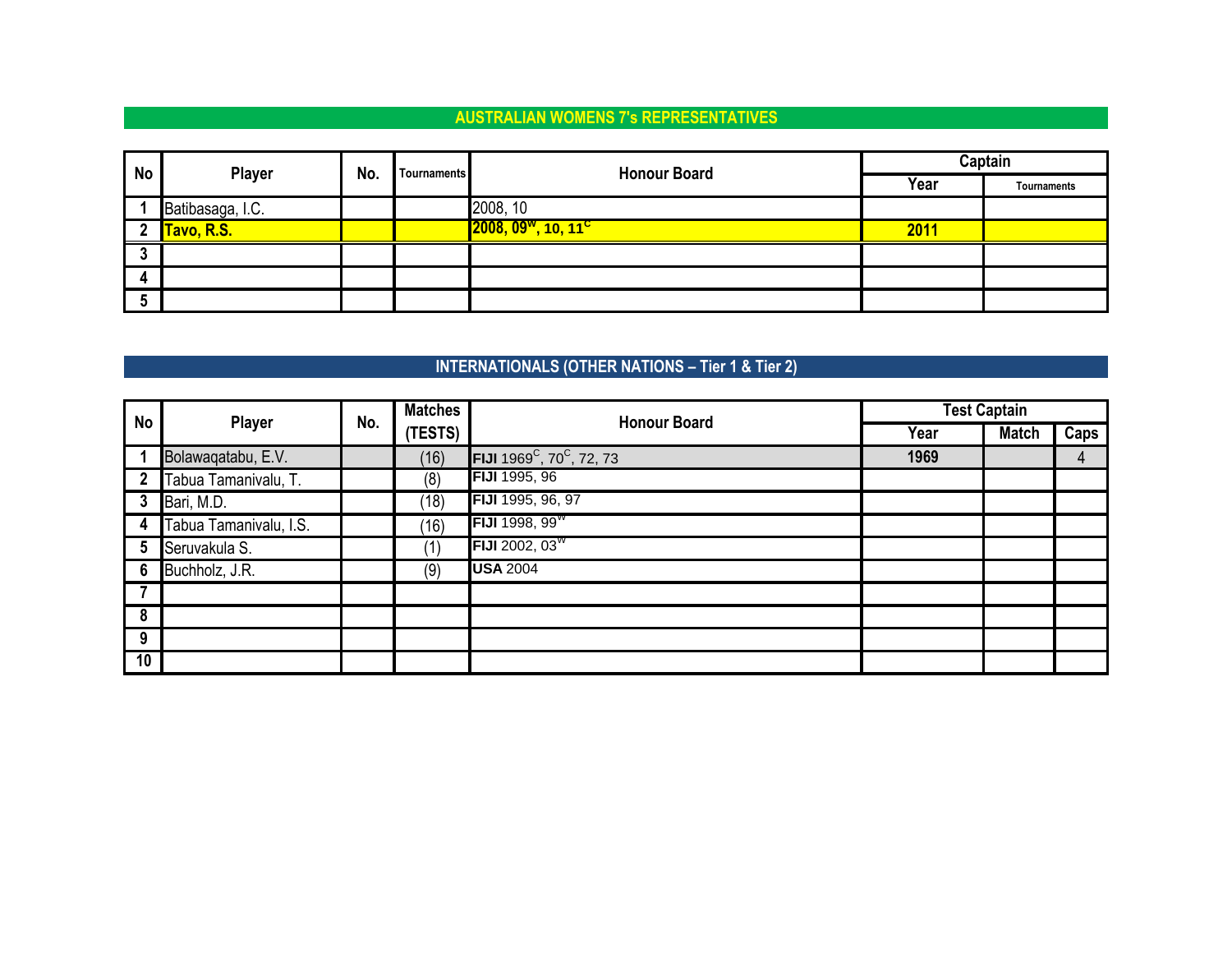# **INTERNATIONALS (OTHER NATIONS – Tier 3)**

| <b>No</b> | <b>Player</b> | No. | <b>Matches</b> | <b>Honour Board</b>                                        | Test Captain |              |      |  |
|-----------|---------------|-----|----------------|------------------------------------------------------------|--------------|--------------|------|--|
|           |               |     | (TESTS)        |                                                            | Year         | <b>Match</b> | Caps |  |
|           | Duhig, M.J.J. |     | 20(1)          | PHILIPPHINES 2006, 07, 08, 09, 10, 11, 12, 13, 14, 15, 16, |              |              |      |  |
|           |               |     |                | 17.18                                                      |              |              |      |  |
|           | Dixon, A.K.   |     | 6(2)           | <b>PNG</b> 2008, 09, 10, 11                                |              |              |      |  |
|           | McLay, A.D.W. |     |                | <b>PNG 2008</b>                                            |              |              |      |  |
|           | Maui, B.M.    |     |                | <b>COOK ISLANDS 2014</b>                                   |              |              |      |  |
| 5         |               |     |                |                                                            |              |              |      |  |

## **INTERNATIONALS** (SELECTION WHILST AT ANOTHER CLUB)

| <b>No</b>       |                    | No. | <b>Matches</b> |                                                   | Years at        | Captain |       |
|-----------------|--------------------|-----|----------------|---------------------------------------------------|-----------------|---------|-------|
|                 | <b>Player</b>      |     | (TESTS)        | <b>Honour Board</b>                               | <b>Brothers</b> | Year    | M(T)  |
|                 | Gralton, A.S.I.    |     | 3              | 1899, 1903                                        | 1905-19         |         |       |
| 2               | Colton, T.J.       |     | 5(2)           | 1904                                              | 1905-08         |         |       |
| 3               | Carmichael, P.P.   |     | 38(4)          | 1904, 08, 09                                      | 1906-07         |         |       |
| 4               | Cunningham, P.     |     | 3(0)           | 1912                                              | 1919            |         |       |
| 5               | Gorman, J.T.       |     | 32(10)         | 1924, 1929 <sup>c</sup> , 30 <sup>c</sup>         | 1926-28         | 1928    | 25(7) |
| 6               | Hamalainen, H.A.   |     | 3              | 1929                                              | 1923-28, 31-33  |         |       |
|                 | Gibbons, E.deC.    |     | 8(3)           | 1936, 39                                          | 1943            |         |       |
| 8               | Connor, D.M.       |     | 15(12)         | <b>NEW ZEALAND</b> 1961, 62 <sup>C</sup> , 63, 64 | 1954-59         |         | 2(0)  |
| 9               | Bolawaqatabu, E.V. |     | 15             | <b>FIJI 1963</b>                                  | 1965-75         |         |       |
| 10              | Cocks, M.R.        |     | 29 (10)        | 1969, 72                                          | 1973-79         |         |       |
| 11              | Hall, D.A.         |     | 39(15)         | 1980, 81, 82, 83                                  | 1973-77         |         | 2(0)  |
| 12 <sup>°</sup> | Rickit, H.         |     | 2              | <b>NEW ZEALAND 1981</b>                           | 1974            |         |       |
| 13              | Grigg, P.C.        |     | 61(25)         | 1979, 80, 81, 82, 83, 84                          | 1985-90         |         |       |
| 14              | Murray, J.B.       |     |                | <b>IRELAND 1963</b>                               | 1986-89         |         |       |